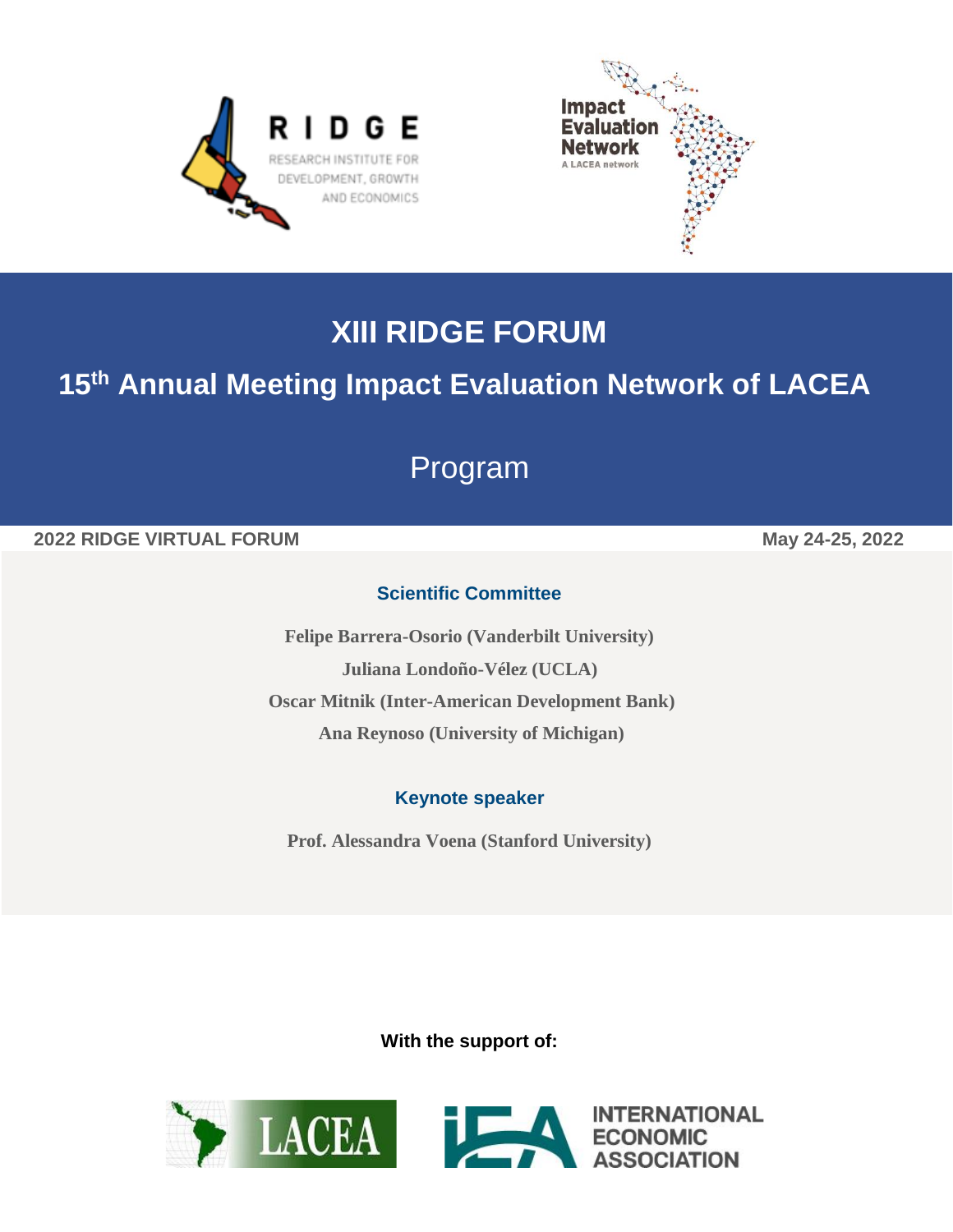## WORKSHOP PROGRAM

### **NOTICE: All times are EST**

| Tuesday, May 24 |                                                                                                                                                                                                                                                                           |
|-----------------|---------------------------------------------------------------------------------------------------------------------------------------------------------------------------------------------------------------------------------------------------------------------------|
| 9:45-10:00      | Welcome and opening remarks                                                                                                                                                                                                                                               |
|                 | <b>Session 1. Chair: Oscar Mitnik</b>                                                                                                                                                                                                                                     |
| 10:00-10:30     | "Lowering Barriers to Remote Education: Experimental Impacts on Learning                                                                                                                                                                                                  |
|                 | and Parental Responses"                                                                                                                                                                                                                                                   |
|                 | Laia Navarro-Sola (Stockholm University)                                                                                                                                                                                                                                  |
|                 | Discussant: Jesús Villero (Georgia State University)                                                                                                                                                                                                                      |
| 10:30-11:00     | "Spillover effects of full-day schools: Evidence from São Paulo state"<br><b>Gabriel de Campos (PUC-Rio)</b><br>Discussant: Carolina Concha-Arriagada (Georgetown University)                                                                                             |
| 11:00-11:15     | <b>Break</b>                                                                                                                                                                                                                                                              |
| 11:15-11:45     | Session 2. Chair: Juliana Londoño Vélez<br>"Should They Stay or Should They Go? High School Students Responses to<br><b>College Admissions Policies"</b><br>Carolina Concha-Arriagada (Georgetown University)<br>Discussant: Paula Carrasco (Universidad de la República) |
| $11:45-12:15$   | "Financial Aid, College Opportunity, and Teen Fertility: Evidence from Ser Pilo<br><b>Paga in Colombia"</b><br>Jesús Villero (Georgia State University)<br>Discussant: Juliana Londoño Vélez (UCLA)                                                                       |
| 12:15-13:15     | <b>Lunch break</b>                                                                                                                                                                                                                                                        |
| 13:15-13:45     | <b>Session 3. Chair: Oscar Mitnik</b><br>"Racial bias in employment services: Evidence from a randomized experiment<br>in Colombia"<br><b>Suzanne Duryea</b> (Inter-American Development Bank)<br>Discussant: Maria Elena Ortega (World Bank)                             |
| 13:45-14:15     | "Opportunities and Entrepreneurship: Evidence on Advanced Labor Market<br><b>Experience"</b><br><b>Carlos Schmidt-Padilla (Stanford University)</b><br>Discussant: Suzanne Duryea (Inter-American Development Bank)                                                       |